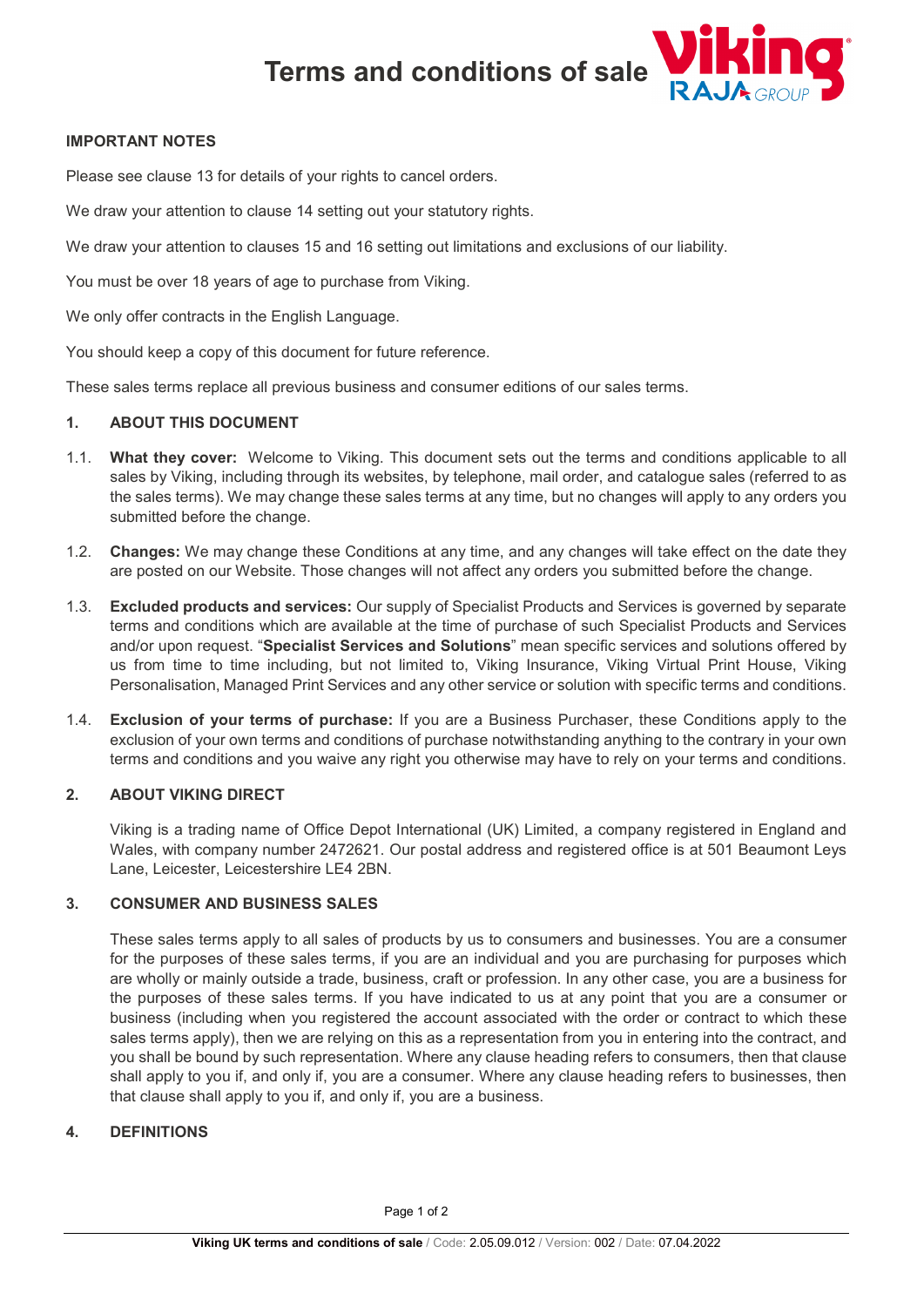

In these sales terms: (a) **catalogue** means our most recent published printed catalogue or directory of products at the time of your order; (b) **other charges** mean any other charges or fees in addition to the price and delivery charges, as stated in the contract terms; (c) the **contract** is the contract which incorporates these sales terms; (d) the **contract terms** are the terms as listed in clause 6 below; (e) the **delivery charges** means our charges for delivery of the products as stated in the order specific terms; (f) the **delivery address** means the address for delivery of the products as stated in the order specific terms, or if not so stated, as you provided to us in your account with us, of if none has been provided, to the billing address associated with your payment card or other payment service used to pay the price; (h) the **order** is your order for the purchase of any products submitted to us, which incorporated these sales terms, or resulted in the contract, including any order through our website, by means of a catalogue order form, or by telephone; (i) the **order specific terms** are the specific terms for your order as identified in clause 6.2 below; (j) the **price** means the price of the products as stated in the order specific terms; (g) the **products** mean the goods, gift vouchers, and other products ordered by you as set out in the order specific terms; (k) **you** and **your** means the person who submitted the order, or who is purchasing from us under the contract to which these sales terms apply; (l) **we, us, our** and Viking mean Office Depot International (UK) Limited; (j) the **website** means our website at www.viking-direct.co.uk; (k) and **working** or **business day** means Monday to Friday, except bank or other public holidays.

#### **5. HOW THE CONTRACT IS MADE**

- 5.1. **Your order:** Your order to us is your offer to purchase the Goods on these Conditions, subject to our acceptance. You are entitled to withdraw your offer at any time up to moment that we accept it.
- 5.2. **Age Requirement:** If you are an individual and you order a product with a minimum age requirement, by ordering you represent that you are of the required age. In any event, if you are an individual, you represent that you are 18 years old or over.
- 5.3. **Withdrawing your order:** You are entitled to withdraw your order at any time up to moment that we accept it and it becomes a binding contract. After it has become a binding contract you can only cancel it in accordance with your cancellation rights under clause 13, or in accordance with your legal rights if we are in breach of the contract.
- 5.4. **Acknowledgement of your order:** Once you have made your choice and your order has been placed, you will receive an email acknowledging the details of your order. This email does not amount to acceptance of your order, or create a binding contract unless expressly stated in it by us.
- 5.5. **Acceptance of your order:** For product orders, acceptance of your order will occur and a binding contract for the sale and purchase of the all of products will be formed between you and us when we first dispatch any of the products in your order, or if sooner, we first email you to confirm that any of the products in your order have been dispatched. For other orders, acceptance of your order will occur and a binding contract is formed when we send the order acknowledgement e-mail.
- 5.6. **Declining your order:** If we decline your order for any products, before acceptance, for any reason, we will normally e-mail or telephone you to inform you, and give you our reasons. We may decline your order before we have accepted it for any reason at our sole discretion, and we may decline your order in whole or in part.
- 5.7. **Multiple items:** If your order lists more than one product or service then there shall be considered to be a separate and independent order and contract for each of them.

#### **6. CONTRACT TERMS**

The terms of the contract will comprise the following:

6.1. **General Terms:** The following general terms: (a) these sales terms; (b) the general delivery and installation information published by us, including on our website or in our catalogue, at the time of your order, setting out among other things, delivery charges, methods, installation service description, delivery locations,

Page 2 of 3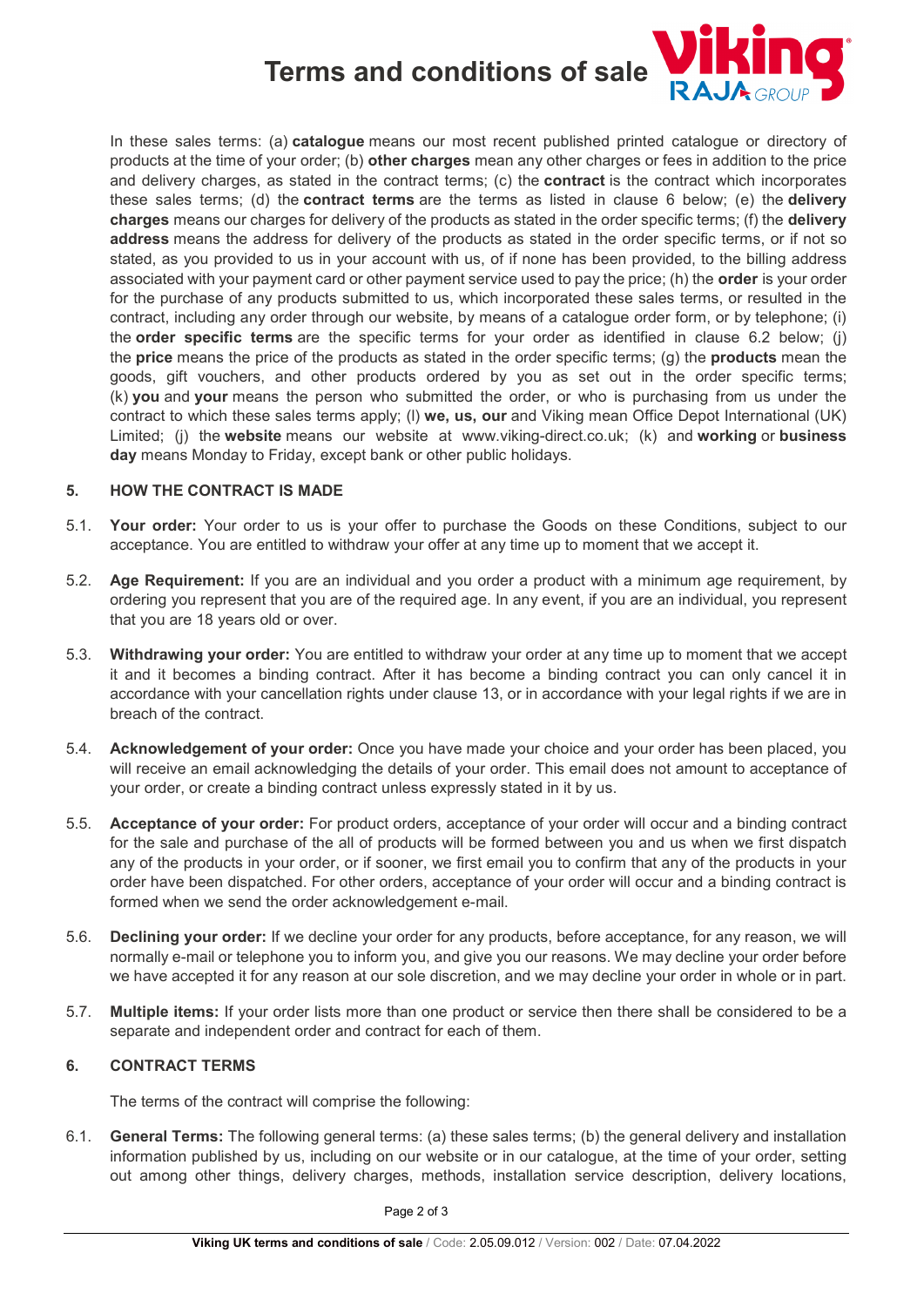

timescales, and restrictions; (c) the descriptions and specifications and additional terms specified for the products in any product specification page or section on our website and in our current catalogue, at the time of your order; and (d) any terms implied into the contract by statute or rights in relation to this contract granted by any statute, unless and to the extent they are otherwise limited, varied or excluded by any other contract terms.

6.2. **Order Specific Terms:** The specific terms of you order (including description and quantity of products ordered, price and other delivery charges applicable, your details, delivery address, billing address, and payment method and details) set out in the checkout webpages (for website orders) generated by our website and sent to your web browser, or (for order form orders) in any printed catalogue order form submitted by you, or (for telephone orders) as agreed orally in your telephone call with us; in each case, as may confirmed by us in any written acknowledgement or acceptance of your order which we send to you. If you are a business, no terms proposed by you shall apply to the contract, including any standard terms of purchase of yours.

## **7. SALE AND PURCHASE**

On acceptance of your order, we agree to sell to you and you agree to purchase from us the products specified in the contract terms.

#### **8. DESCRIPTION**

Under the Sale of Goods Act 1979 and Supply of Goods and Services Act 1982 it is an implied term in the contract that the products will correspond to their description. The description is essentially as set out in our website and catalogue at the time of order, but there may be minor variations in specification, colour or other features between that description and the product received.

#### **9. FREE GIFTS AND QUALIFYING SPEND PROMOTIONS**

Where you order any products which are promised to come with free gifts: we reserve the right not to supply the free gift; if you submit an order for two or more products that come with free gifts, or multiple orders for products which come with free gifts, we reserve the right to limit the number of free gifts you receive to such number as we may decide in our sole and absolute discretion; and all free gifts must be returned by you if you return the products for any reason other than our breach of contract. Where there is a qualifying spend promotion, stamps and gift cards are specifically excluded from calculating qualifying spend in relation to any promotions, discounts or free gifts

#### **10. CHARGES AND VAT**

You agree to pay the price, delivery charges and any other charges stated in the order specific terms. You are obliged also to pay VAT on all charges, at the same time as the charges. If you are a consumer all stated charges are inclusive of VAT; and if you are a business, all charges are stated exclusive of VAT.

# **11. PAYMENT TERMS**

- 11.1. **Payment With Order:** Payment of the price, delivery charges, and any other charges and amounts payable under the contract must be made on order.
- 11.2. **Payment Currency:** You must pay in the currency in which the price, delivery charges, and any other charges are stated by us.
- 11.3. **Payment Methods:** We accept payment by such cards and other methods as may be stated on our website or in our catalogue from time to time. If you send payment by post, then you take the risk of the theft, loss or damage of your payment instrument in the post.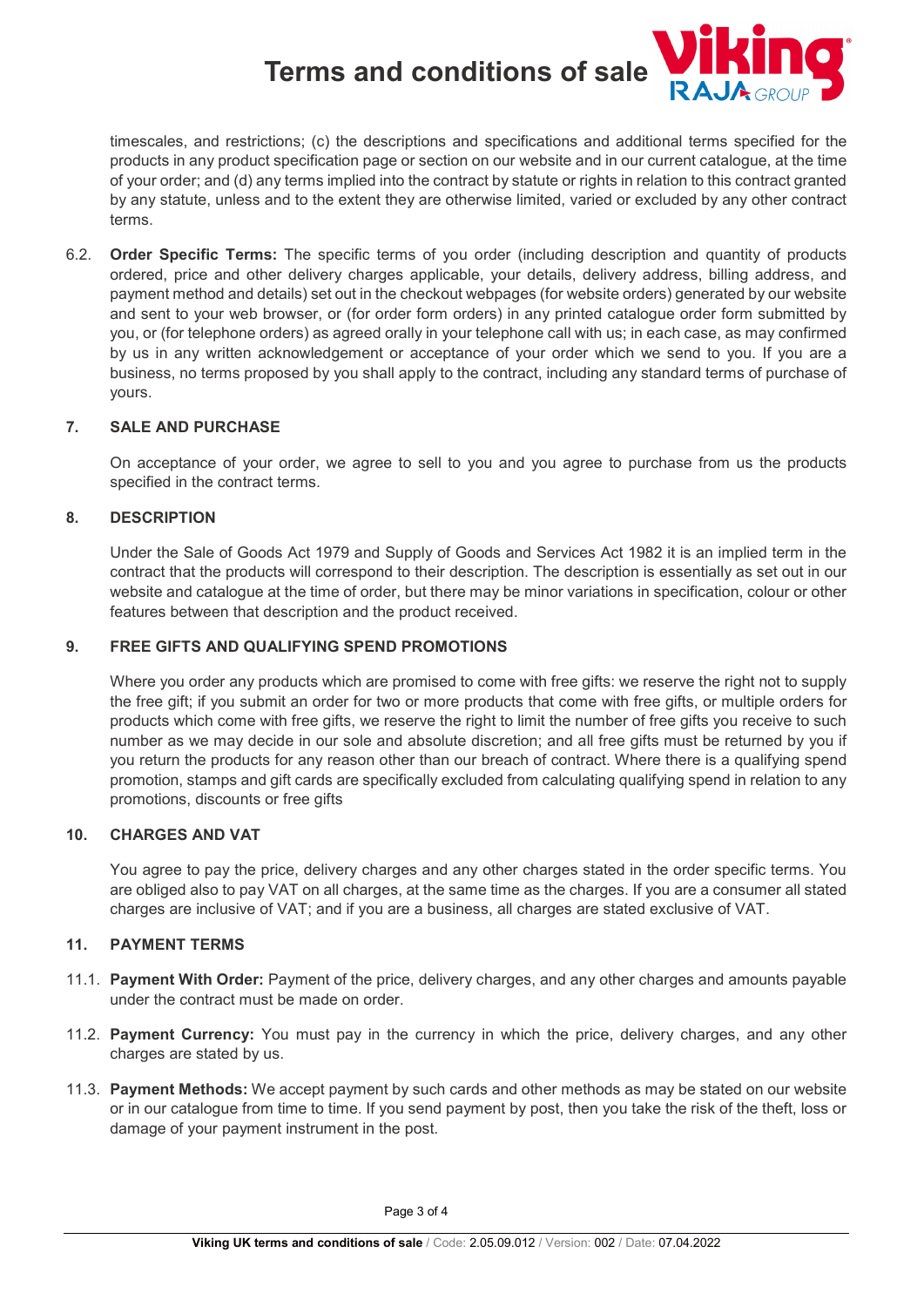

- 11.5. **Credit Accounts Businesses:** If you have a credit account with us, and your indebtedness to us at the time of your order, plus the amounts payable under this order, is less than any applicable credit limit specified by us from time to time or agreed with you from time to time, then your payment will be due within 30 days (or such other period we may have agreed in writing with you) after the date of your order, and you authorise us to take payment from any card or other payment service for which you have provided details on or after the last working day of that 30 day period.
- 11.6. **No Set-off Businesses:** You must make all payments in full without set-off, deduction, counter-claim, or withholding.
- 11.7. **Interest Businesses:** If you fail to pay any amount on time, then we shall have the rights set out in the Late Payment of Commercial Debts (Interest) Act 1998 (as amended or replaced). If that act does not apply, then we may charge you, and you shall pay on demand, daily interest on the overdue amount such interest to run from the date when you should have paid it until the date you actually pay it (both before and after we obtain any court judgement) at the maximum rate permitted by law.

# <span id="page-3-0"></span>**12. DELIVERY**

- 12.1. **Delivery Address:** Delivery of the products will take place at the delivery address or otherwise in accordance with this clause [12.](#page-3-0) Please note that we only deliver to addresses located within the United Kingdom (including Northern Ireland) and such other places as may be stated in any delivery information on our website or in our catalogue.
- 12.2. **Delivery Days**: We only deliver on working days, being Monday to Friday, excluding public and bank holidays, within the working hours specified on our web site, or if not specified, between 8am and 6pm. Any statements as to delivery within a number of days should be read as working days, and if a bank or other public holiday falls within any delivery period then you should allow an extra two working days for delivery. We cannot deliver next-day or same-day on direct delivery goods.
- 12.3. **Delivery Timescales:** We will use reasonable efforts to deliver the products by the delivery dates or within the delivery timescales stated in the other contract terms. If no delivery date or timescale is stated, then delivery will be made without undue delay and no later than 30 days beginning with the day the contract was entered into. If we are not able to make a delivery date, we will let you know, and offer you an alternative delivery date.
- 12.4. **Force Majeure:** We are not responsible for delay in supplying or delivering or failure to supply or delivery any products if due to unforeseen events beyond our reasonable control. We will let you know as soon as possible if there is going to be a problem in supplying the products, and give you an opportunity to cancel your order, in which case we will refund all amounts paid by you to us under the order, or give you an opportunity to continue with the order if possible, in which case we will agree with you a revised time for delivery as soon as we are in a position to continue performing the order.
- 12.5. **Instalments** We may make delivery of the products by instalments, for instance where all of the products are not in stock. This will not affect your rights to cancel or terminate the contract.
- 12.6. **Failure to Receive the Products:** If delivery is attempted at the nominated delivery address within our stated delivery hours and you are not present to collect the products, we may leave the items at the delivery address or with a neighbour and such items will be deemed delivered for the purpose of these terms. If you

Page 4 of 5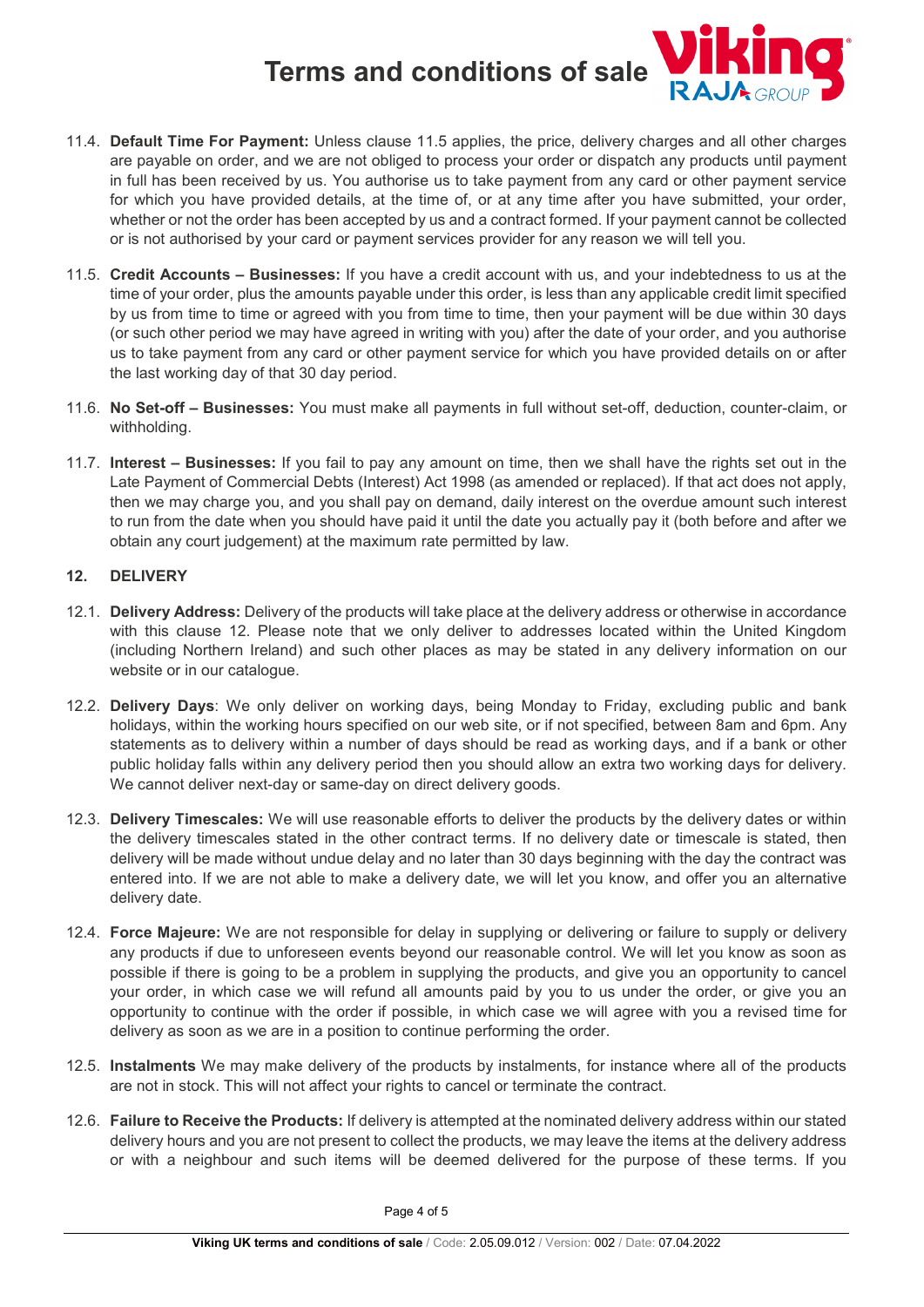

unreasonably refuse to take delivery of the products, then we may abandon the delivery attempt, charge you our direct costs of returning the products to the depot, a reasonable storage charge, and another delivery charge for re-delivering the products at another time. We will give you the option of collecting the products from our depot or requesting further delivery attempts at further delivery charge. We will store the products for a maximum of 2 months, after which we may sell the products and (if we have not refunded to you the price for the products) account to you for the proceeds less our reasonable storage costs and any other amounts which you are liable to pay us.

- 12.7. **Delivery Note:** If requested to do so, you must sign for any deliveries. Signing for delivery is for simple proof of receipt purposes and will not affect any of your other rights. Please make sure you keep the packing list enclosed with your products, as this will be important if you are returning the products later on.
- 12.8. **Installation:** Unless an installation service applies to the products, you will be responsible for unpacking, assembly and putting together, installation and commissioning of any products. If our installation service applies then we will provide such service in accordance with our stated description.
- 12.9. **Inspection on delivery:** You should check that you have received all of the products you ordered, and inform us as soon as you can if you think anything is missing or think anything is damaged or not in working order. If you are a business customer, you must inform us by the next working day after delivery has been made if you do not think you have received the products ordered, otherwise all products purported to be covered by the delivery shall be deemed to have been delivered. If you are a business customer, you must inform us within 10 working days if you consider that the products are faulty or damaged, otherwise the products will be considered to have been correctly delivered, free from damage or faults and in good working order, except for any damage or fault you could not have discovered on reasonable inspection of the products.
- 12.10.**Retention of Title:** Title to the products passes to you when risk passes below, unless the price or any other amount payable by you is outstanding at delivery, in which case title is retained by us until you have paid in full the price and all other amounts payable under the contract. You agree that we may still sue for the price, notwithstanding that title has not passed. You also agree that your right to possession and use of the products shall cease if any amount payable by you under the contract becomes overdue, or you enter into bankruptcy, liquidation or administration, and that we shall be entitled to enter any premises where the products are kept for the purposes of repossessing them. Title to the products shall revert to us when you exercise any right to reject the products, cancel the contract or otherwise return the products to us.
- 12.11.**Risk:** Risk in the products shall pass to you when they come into your physical possession, or any person identified by you to take possession of the products, or any carrier you commissioned to collect the products from us and transport them to you, or our courier service hand over the products to any person who you authorise to collect them from a postal or courier service, or we leave the products at a place or with a person in accordance with any express delivery instructions received from you. Risk in any returned products shall pass back to us when they come back into our physical possession, or any person identified by us to take possession of the returned products, or any carrier commissioned by us collect the products from you and transport them back to us.

# **13. CANCELLATION RIGHT**

13.1. **Introduction:** Where you are a consumer, then you have the right to cancel the contract for any products without giving any reason, under the Consumer Contracts (Information, Cancellation and Additional Payments) Regulations 2013 (the **"Cancellation Regulations")**, on and subject to the terms detailed below. This right is in addition to your statutory rights for faulty or mis-described products. If you are a business then we also give you a right to cancel the contract for any products without giving any reason in accordance with the terms detailed below.

# 13.2. **Restrictions**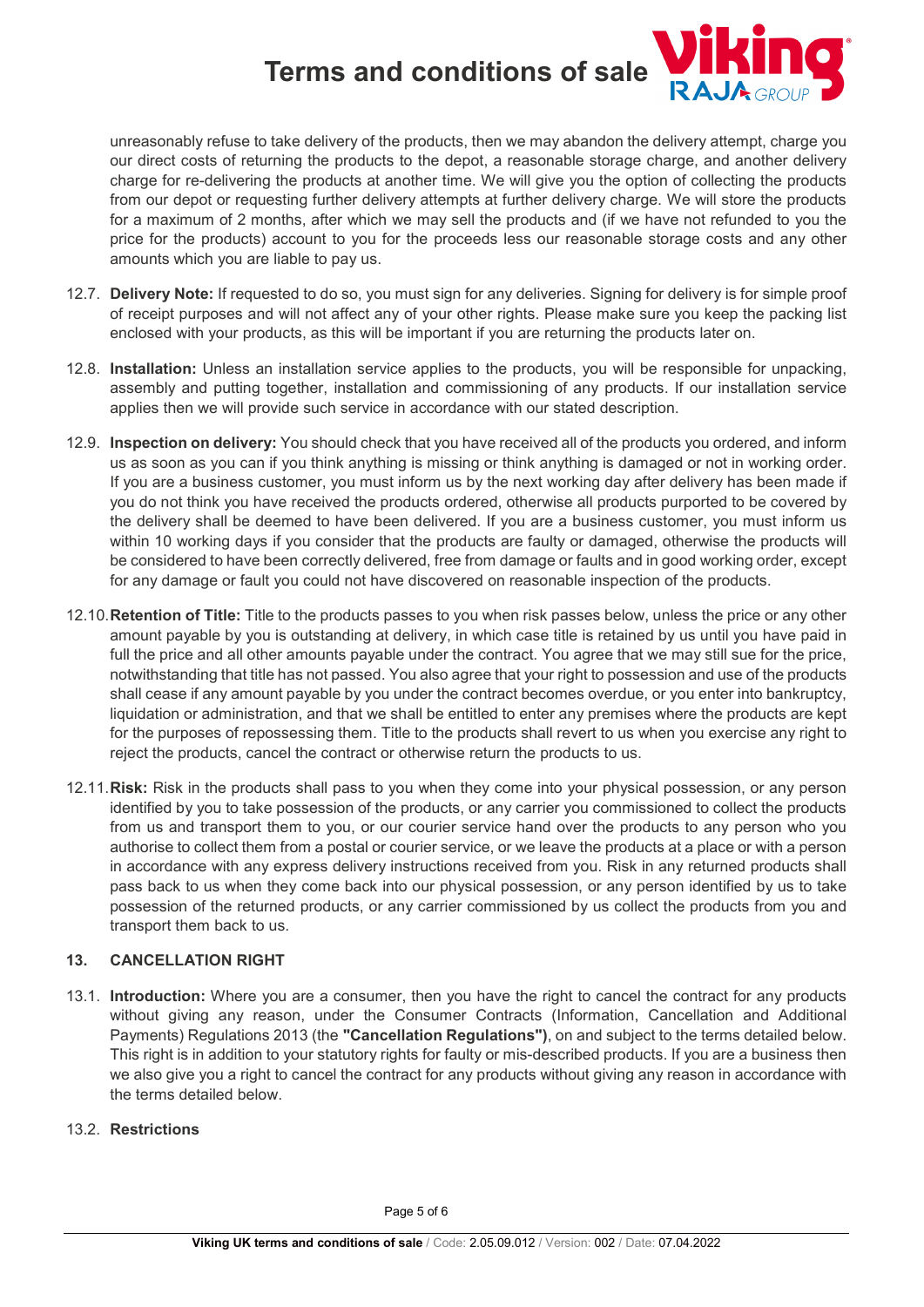

- 13.2.1**All Customers:** Your cancellation right does not apply to the following products (unless such exceptions are not permitted by the Cancellation Regulations): where our website or catalogue states that the cancellation right does not apply to that product; gift cards; products made to your specifications or personalised for you, such as personalised stationary, labels and forms, and stamps; sealed audio or video recordings and sealed computer software packages, if the seals are broken after delivery; stamps; and perishable products (being products with a short life time or that are liable to deteriorate or expire easily).
- 13.2.2**Business Customers:** If you are a business, your cancellation right does not apply to the following products: furniture; services; products that have been assembled after delivery, including by us under our installation service; used products, other than use simply to test that they work and are in the condition required by the contract; products not returned with all packaging, contents, documents, and other items supplied with or as part of the products, including any free gifts; products damaged or marked in any way after delivery; and products not returned in a resalable condition (being resalable for at least 80% of the price they were sold to you) due to anything occurring after delivery; or products title to or possession of which has been given by you to a third party.
- 13.3. **Cancellation Deadline:** You may exercise your right to cancel at any time up to the time stated below (the **"cancellation deadline"**). The cancellation deadline is 30 days after delivery of the products. For consumers, the Cancellation Regulations in fact allow you only 14 days, but we agree to extend this to 30 days as an additional benefit to you. If the contract covers multiple products, then the cancellation period runs from the delivery of the last of those products.

#### 13.4. **How to exercise your right to cancel**

- 13.4.1 **Informing us:** To exercise you right to cancel, you must inform us of your decision by a clear statement to us. If you are a business customer, that statement must be in writing.
- 13.4.2**When you must inform us:** If you are a consumer, it is sufficient to meet the cancellation deadline if you send your statement before the cancellation deadline, even if we do not receive it until after the cancellation deadline. If you are a business, we must receive your statement before the end of the cancellation deadline.
- 13.4.3**Methods of informing us:** You can exercise your right to cancel in any manner you decide, but we would prefer one of the following: following the instructions for returns in the documentation supplied with your products on delivery; e-mailing us, telephoning us, or contacting us using any details on our website at [http://www.viking-direct.co.uk](http://www.viking-direct.co.uk/) or writing to us at Viking, 501 Beaumont Leys Lane, Leicester, LE4 2BN quoting your order reference number. You may use the model cancellation form, below, but it is not obligatory:-

### **Model cancellation form**

To: Viking.

[I/We] hereby give notice that [I/We] cancel [my/our] contract of sale of the following products:

Product Name: [ ]

Ordered On: [ ]

Received On: [ ]

Customer Name: [ ]

Customer Address: [ ]

**Signature** 

Page 6 of 7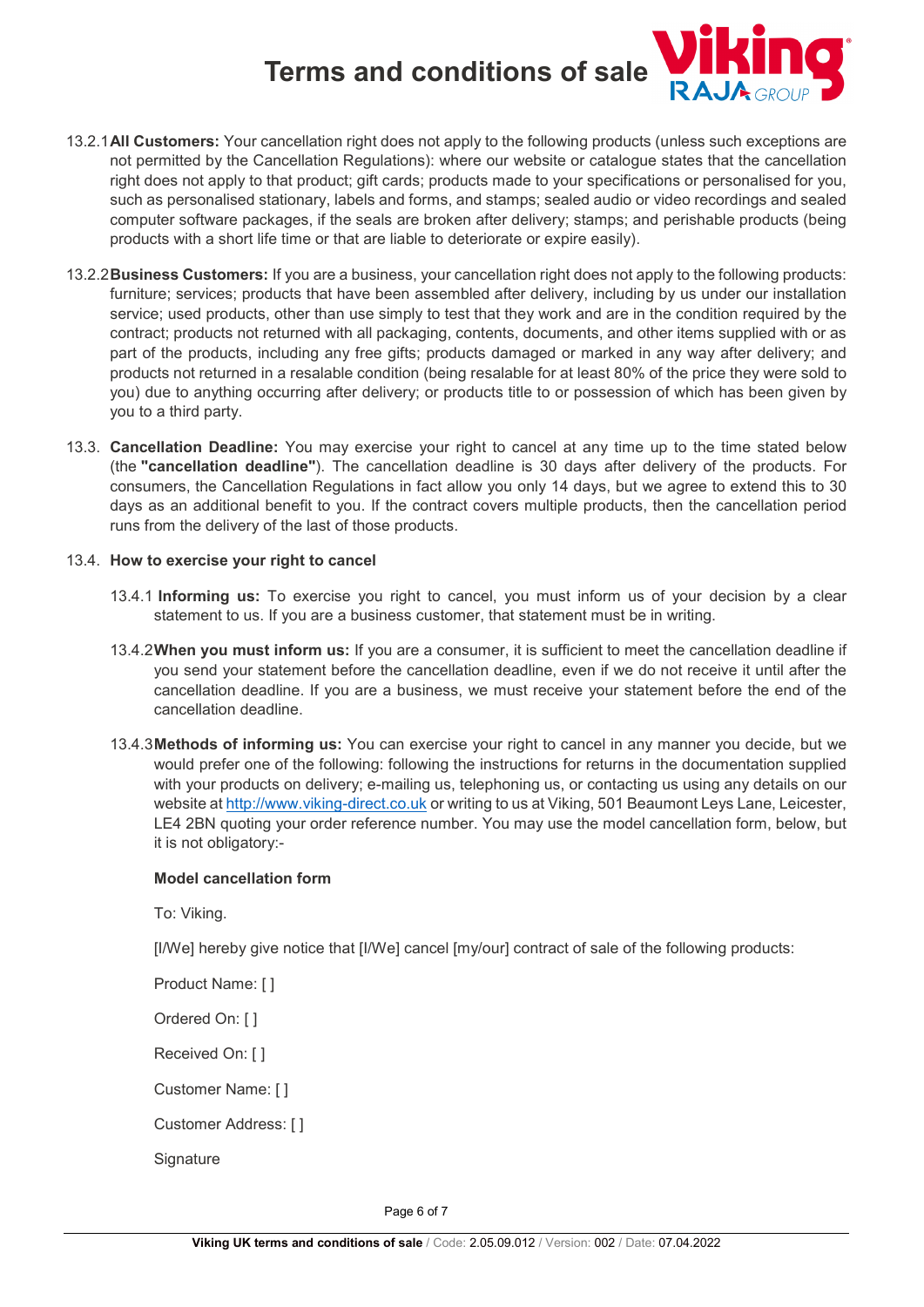

\_\_\_\_\_\_\_\_\_\_\_\_\_\_\_\_\_\_\_\_\_\_\_\_\_\_\_\_\_\_\_ (only if this form is notified on paper),

Date:

- 13.4.4 **Order reference number:** It will save time if you can supply us with your order reference number when you cancel, but don't worry if you are not able to find this.
- 13.5. **Return of the products and costs of return:** If the products have been delivered, then you must return the products to us in accordance with the following arrangements. Return of the products includes all packaging, contents, documents, and other items supplied with or as part of the products, including any free gifts.
	- 13.5.1**When products must be returned by:** You must return the products to us without undue delay, and in any event not later than 14 days after you informed us of your decision to cancel.
	- 13.5.2**Return of the products by you:** Subject to clause 13.5.3, you must send the products back to us at Viking, 501 Beaumont Leys, Leicester, LE4 2BN or at such other address in the UK we may specify.
	- 13.5.3**Collection by us:** We may at any time request to collect the products from you, and in such case you must make the products available for collection when requested by us, in accordance with such reasonable arrangements as we may specify. If we send you a pre-paid package (e.g. a jiffy bag) to return the products to us in, then you must return the products using any such package.
	- 13.5.4**Costs of returning the products:** You must bear the direct cost of returning the products to us, including our direct costs of collecting the products from you. If we incur any such costs, then you shall reimburse us these costs. If you do not hand over the products when arranged, then we may also charge you our direct costs for each failed collection attempt. You agree that that we may deduct such costs from any refund which we are obliged to make to you.
	- 13.5.5**Risk and insurance of products:** The products are at your risk until they have been returned to us, and accordingly we recommend that you insure the products accordingly.
- 13.6. **Condition of products returned:** If you handle the products beyond what is necessary to establish the nature, characteristics and functioning of the products then you are obliged to pay to us the amount by which the value of the products has been diminished as a result, up to, but no more than, the original price of the products. This includes if you return the products with damage that was not present on delivery, or missing anything that was present on delivery. You agree to pay such amount on demand, and you agree that that we may deduct such amount from any refund which we are obliged to make to you.
- 13.7. **Service Contracts:** If any services are being purchased under the contract, then you confirm that you request the services begin before the end of the cancellation deadline, and you agree that if you subsequently cancel, you shall pay us an amount for such services which is in proportion to what services have been performed until you cancelled, in comparison with the full coverage of the contract. You agree to pay such amount on demand, and you agree that that we may deduct such amount from any refund which we are obliged to make to you.

#### 13.8. **Refund**

#### 13.8.1 **Amount of Refund**

13.8.1.1. **Consumers:** If you are a consumer and you cancel this contract in respect of a product, we will reimburse to you all payments received from you under the contract with respect to such product, including the price, delivery charges and any other charges; but if you chose a type of delivery which costs more than the least expensive type of standard delivery offered by us for your delivery address, then we will not be obliged to refund you any additional delivery charges in excess of the cost of such standard delivery.

Page 7 of 8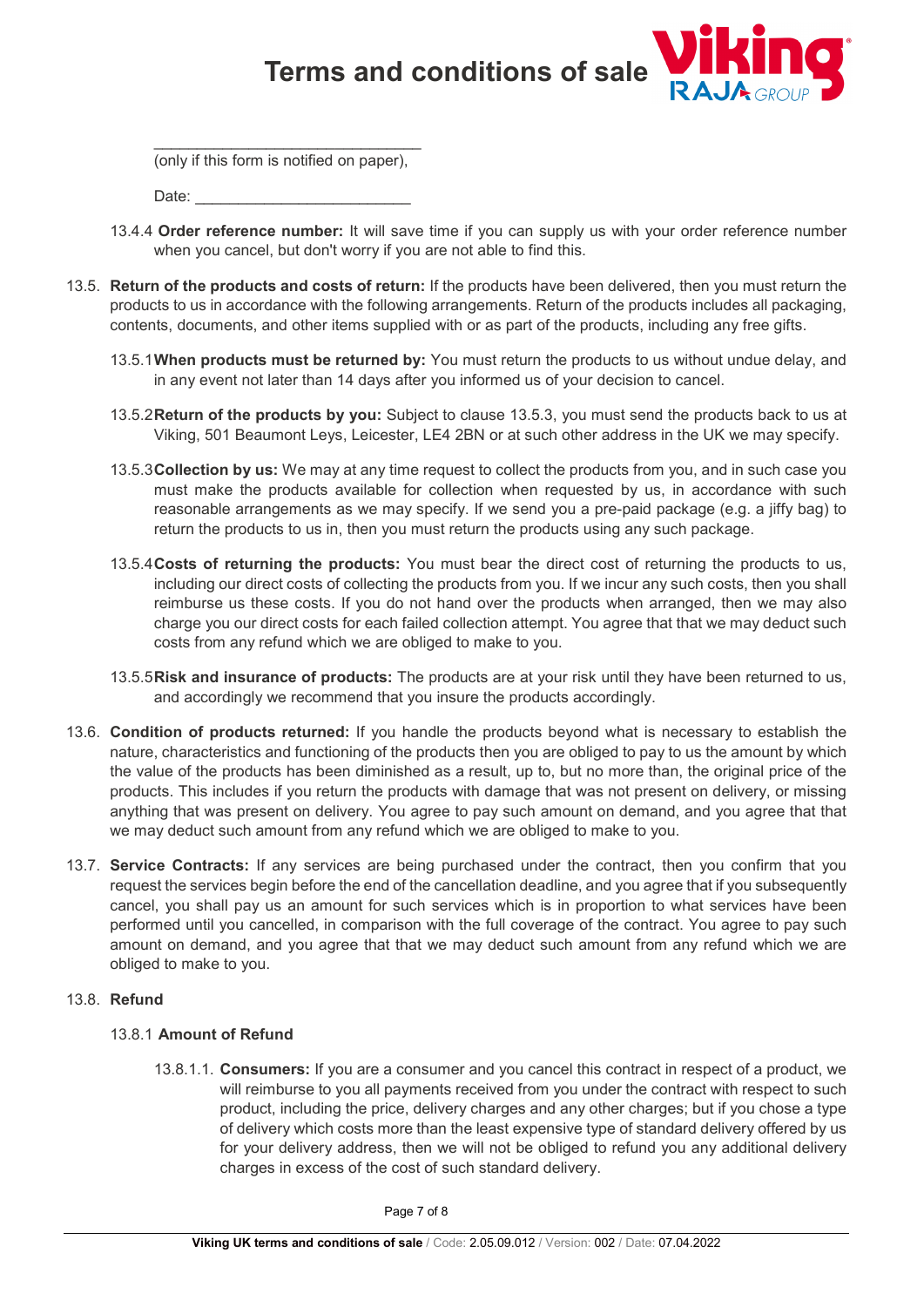

- 13.8.1.2. **Businesses:** If you are a business consumer and you cancel this contract in respect of a product, we will reimburse to you the price paid by you with respect to such product, but not any delivery or other charges paid by you, and not any VAT paid by you.
- 13.8.1.3. **Deductions from refund:** We may deduct from your refund the amounts detailed in this clause 13, including the costs of return of the products and any diminution in the value of the products. You will not incur any fees as a result of the reimbursement. 13.8.2 When your refund will be given.

#### 13.8.2**When your refund will be given**

- 13.8.2.1. **Consumers:** If you are responsible for sending the products back to us, then we will provide the refund without undue delay, and not later than the earliest of the following dates: 14 days after the day we receive the products back from you; 14 days after the day you provide evidence that you have sent the products back to us; and (if the products have not been delivered) 14 days after the day on which we are informed about your decision to cancel. However, if we originally offered to collect the goods, rather than requiring you to send them back, then we will make the refund within 14 days of the day you informed us of your decision to cancel.
- 13.8.2.2. **Businesses:** We will provide the refund within 30 days after receiving all of the cancelled products back from you.
- 13.8.2.3. **How your refund will be given** We will make the refund using the same means of payment as you used for the initial transaction, unless you have expressly agreed otherwise, or it is not possible.
- 13.9. **Invalidly Returned Products:** If you are a business, you cancel, and we subsequently discover or prove that you had no right to cancel, then: (a) such cancellation shall cease to have effect; (b) you must continue to pay the price, delivery charges and other charges for the products, and repay any refund given; (c) you must arrange for collection of the products from us; (d) we may make a reasonable storage charge, and we may make an additional charge for redelivery of the products to you; and (e) if you have not collected or taken redelivery of the products within 2 months, then we may sell the products as your agent, and account to you for the proceeds (if we are retaining the price for the products), less costs of sale and any amounts payable by you to us.

#### **14. WARRANTY**

- 14.1. **Manufacturer's Warranty:** Where the products include a manufacturer warranty or guarantee which the manufacturer of the products offers direct to its end-customer, then it is your responsibility to register that manufacturer warranty with the manufacturer, following any instructions which come with the products, and we do not assume any liability or responsibility ourselves under such warranty. Any claims you make under it must be made directly by you to the manufacturer.
- 14.2. **Statutory Rights:** We do not exclude any terms implied by statute in relation to the products, or statutory rights in relation to products which do not conform to the contract at the time of delivery, including under the Sale of Goods Act 1979 and the Supply of Goods and Services Act 1982, but we do limit our liability under those terms and rights as stated in clauses 15 and 16 below. Your main rights are summarised below for information purposes only:-
	- 14.2.1**All Customers Implied Terms:** Statute implies terms into the contract that we will pass good title to the products, that the products will comply with their description, that the products will be of satisfactory quality, and that the products will confirm to any sample provided.
	- 14.2.2**All Customers Rejection and Refund:** If the products were not in conformity with the contract at the time of delivery, you may, depending on how serious it is, be entitled to reject the products and

Page 8 of 9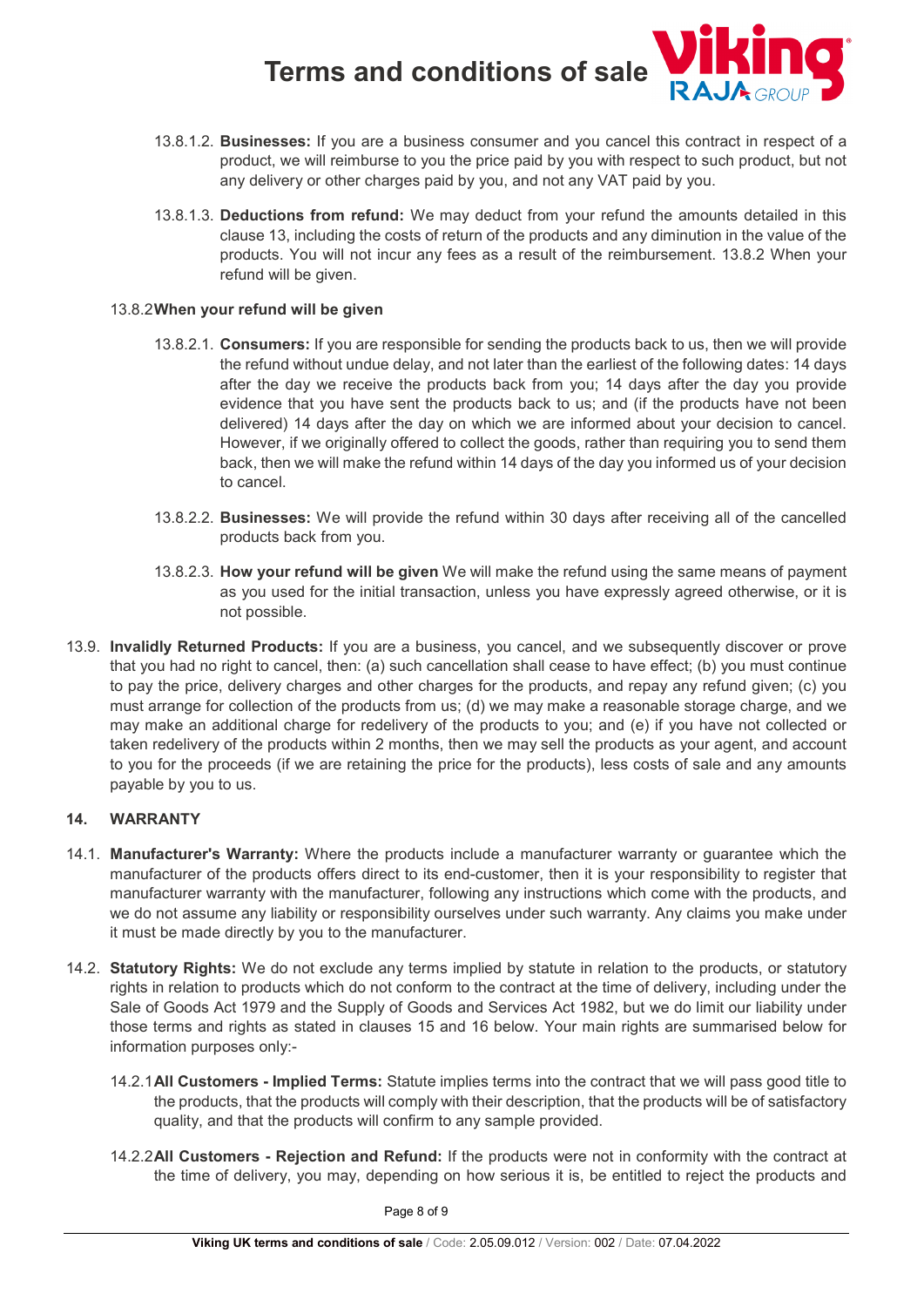

claim a refund, provided you do this as soon as you have had a reasonable opportunity to examine the goods.

- 14.2.3**All Customers Financial Compensation:** If the products were not in conformity with the contract, you may also have a legal right to ask for financial compensation (damages) for loss you suffer, subject to clauses 15 and 16 below.
- 14.2.4**Consumers Only Repair or Replacement:** If you are a consumer you may have certain additional rights under statute, which we summarise as follows for information: If the products were not in conformity with the contract at the time of delivery, or if they do not conform to the contract within 6 months after delivery, you may also be entitled to ask us to repair or replace the products, at our cost, within a reasonable time and without causing significant inconvenience to you. We are, however, only obliged to repair or replace the products where it is possible, and it is not disproportionate when compared with the following: repair (if you ask us to replace), replacement (if you ask us to repair), giving you a partial refund, or your cancelling the contract and getting a full refund. If we do not provide a repair or replacement remedy, or we undertake to repair or replace and fail to do so within a reasonable time, then you may either (a) elect to keep the products and ask for an appropriate partial refund; or (b) elect to return the products for a full refund. We can only replace products like for like, subject to availability. If repair or replacement is not possible or is disproportionate, or we fail to repair or replace the products within a reasonable time at our cost, you may keep the products and ask for a reduction in price, or cancel the contract and get a full refund. If you return the products for a full refund, we are entitled to reduce any refund to take account of any use you have had of the products since they were delivered to you.
- 14.3. **Third Party Services:** If we are to supply you a third party service (including an warranty, plan, or pack), then our obligation is only to either (a) procure for you a contract for such third party service as your agent, or (b) arrange for you to be able to purchase a contract with that third party for those service. In either case, we shall not be liable for their performance of that contract or failure to provide their services, and you must bring any claims solely against them.

#### **15. OUR LIABILITY TO CONSUMERS**

We shall not be liable to you (including under or for breach of the contract or in negligence) for: (a) any loss of profits or other losses relating to any business; (b) for any losses which were not foreseeable by us when the contract was made; or (c) for any losses which were not caused by any breach of the contract or any negligent or unlawful act or omission by us. We do not exclude or limit any liability which we may have to you: (a) for death or personal injury; (b) for loss or damage to property; (c) for fraud or fraudulent misrepresentation; or (d) to refund any payments made by you under the contract.

#### **16. OUR LIABILITY TO BUSINESSES**

The following terms apply if you are a business:-

16.1. **Limitations and exclusions:** In this contract, references to our "liability" shall be to our liability to you under or for breach of the contract, our liability to you for negligence, breach of statutory duty, tort, or accidental or negligent misrepresentation, and any other liability we may have to you whatsoever and howsoever arising under, in connection with, or in the course of performing, the contract, or in connection with the products. Our total liability for all events giving rise to liability to you in aggregate for all such events shall be limited to an amount equal to the price, delivery charges and other amounts payable by you under the contract as ascertained at the time of your order. We shall have no liability to you for: loss of revenue, bargain, profit, anticipated savings, contract, business, expectation, use, production, or goodwill; any costs, expenses, liabilities, or commitments wasted, suffered, incurred or entered into in reliance on the contract; any costs of purchasing substitutes or replacements for the products elsewhere; any special, indirect or consequential losses; your liability to any third party; or loss or damage suffered by any third party. Notwithstanding any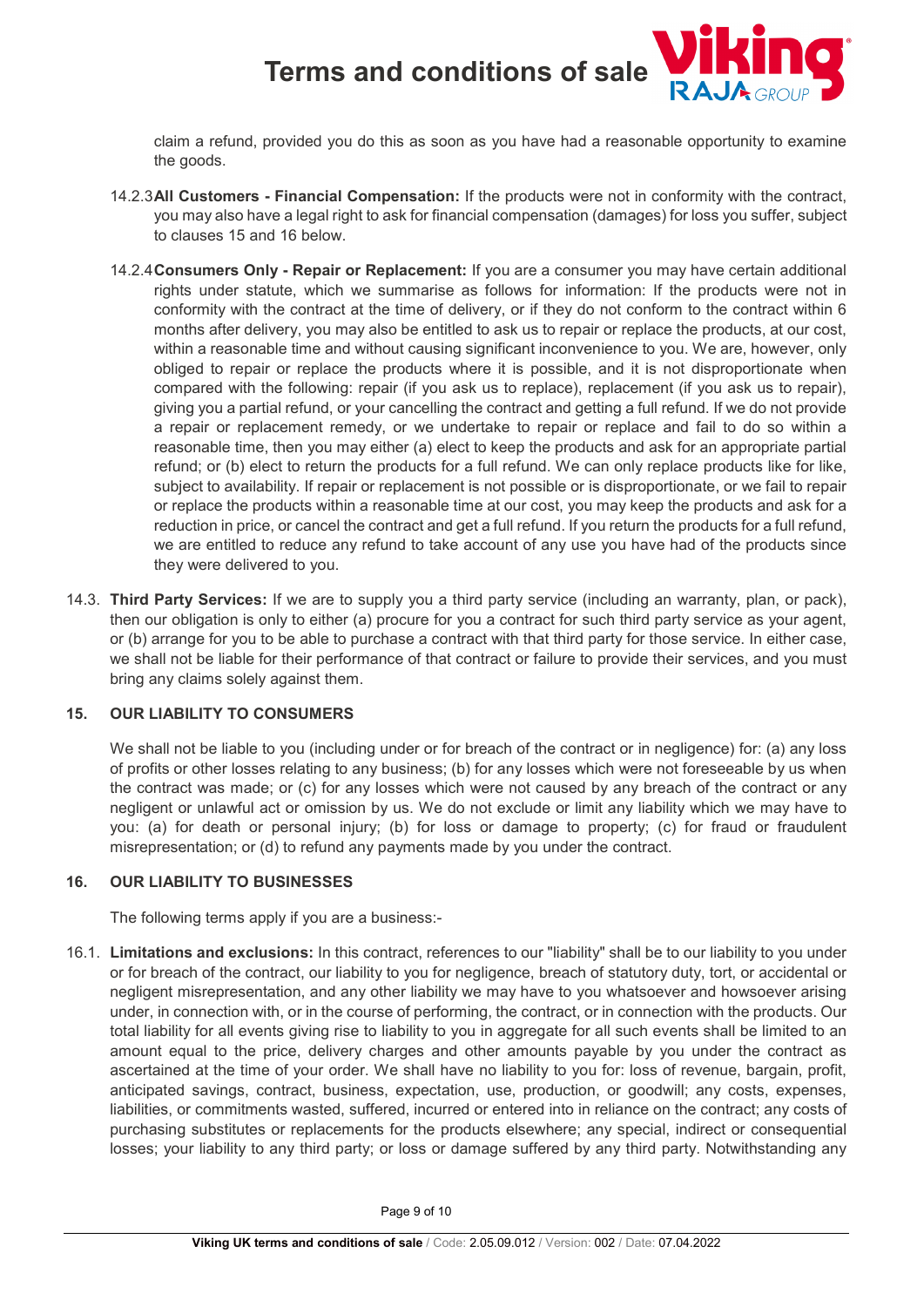

other contract term, we do not limit or exclude our liability to you for death or personal injury caused by our negligence, or for fraud or fraudulent misrepresentation.

16.2. **Claims Limitation Periods:** We shall not be liable in respect of any products missing from a delivery, and all products purported to be in a delivery shall be considered to have been delivered in full, if you do not notify us otherwise by the end of the next working day following the day of delivery. We shall not be liable in respect of any damage to any products present on delivery if you do not notify us of such damage within 10 working days after delivery of the products has been made. We shall not be liable for any other non-conformity of any product with this contract (including faults and defects), if you do not notify us of such non-conformity within 10 working days after delivery (if such fault or defect was discoverable on reasonable inspection at the time of delivery), or within 3 months after the delivery of that product in any other case; and we shall not be liable for any non-conformity of any product identified or arising after the end of that 3 month period. If any product is not in conformity with the contract, then our liability shall only be with respect to that product, and you may not return, and you shall continue to pay for, all other products. You shall give us a reasonable opportunity to repair or replace any non-conforming product, at our option, before exercising any right to reject the product. You shall pay our reasonable costs incurred in investigating any claim that a product is missing or not in conformity with the contract, if such claim is not proved by you.

## **17. VIKING RIGHT TO CANCEL OR VARY**

We shall be entitled to vary the contract, or to cancel the contract, as a whole or in respect of any products, at our option, if any of the following applies: we do not have the products in stock at all or in a fit state to supply to you; or we find we not have sufficient products in stock to meet all our orders from all our customers; or the cost of acquiring the products to supply to you is higher than when your order was accepted by us; we are not able to obtain the products from our suppliers at all or in time to meet the delivery timescales; the contract terms (including our website or catalogue, or your order) contained any error, including in relation to the description or price of any of the products; or we have not received payment in full of or are unable to obtain authorisation for payment of the charges and other amounts payable by you; you do not meet any minimum age requirement for ordering; or if you are purchasing the products with a view to reselling them. If we propose to vary the contract, we will give you an offer to continue with your order subject to such variations as we propose, in which case we will identify any variations (including any proposed changes to the products, the price and delivery charges, and delivery timescales) and we will state how long that offer will remain open; and if you do not accept our offer, then the contract will be deemed to be cancelled. If the contract is cancelled under this clause 17: you must return to us any products supplied to you under the contract in an unused and unopened condition (at our cost if you are not at fault); and we will offer you a full refund for the products cancelled, subject to receiving back from you any products supplied in the condition required by this clause.

#### **18. DELIVERY**

- 18.1. We will try to ensure your delivery arrives on time. Sometimes, due to circumstances beyond our control, deliveries are delayed. Should this happen we will do our level best to get your goods to you as soon as possible and minimise any inconvenience. Unfortunately, we cannot take responsibility for any consequential losses.
- 18.2. Next-day areas: orders placed on a Friday before 6pm will be delivered the following Monday. Orders placed on Saturday will be delivered the following Tuesday. Orders placed on a Sunday via the website will be delivered the following Tuesday.
- 18.3. Same-day areas: order before 10am Monday to Friday to receive same day delivery in certain areas.
- 18.4. Overnight delivery service excludes Aberdeen, parts of Glasgow, Inverness, Kilmarnock, Dundee, Truro, Highlands, Channel Islands, and other offshore islands. Click Here for full details. Some furniture items may not be available for delivery to Northern Ireland and offshore islands.

Page 10 of 11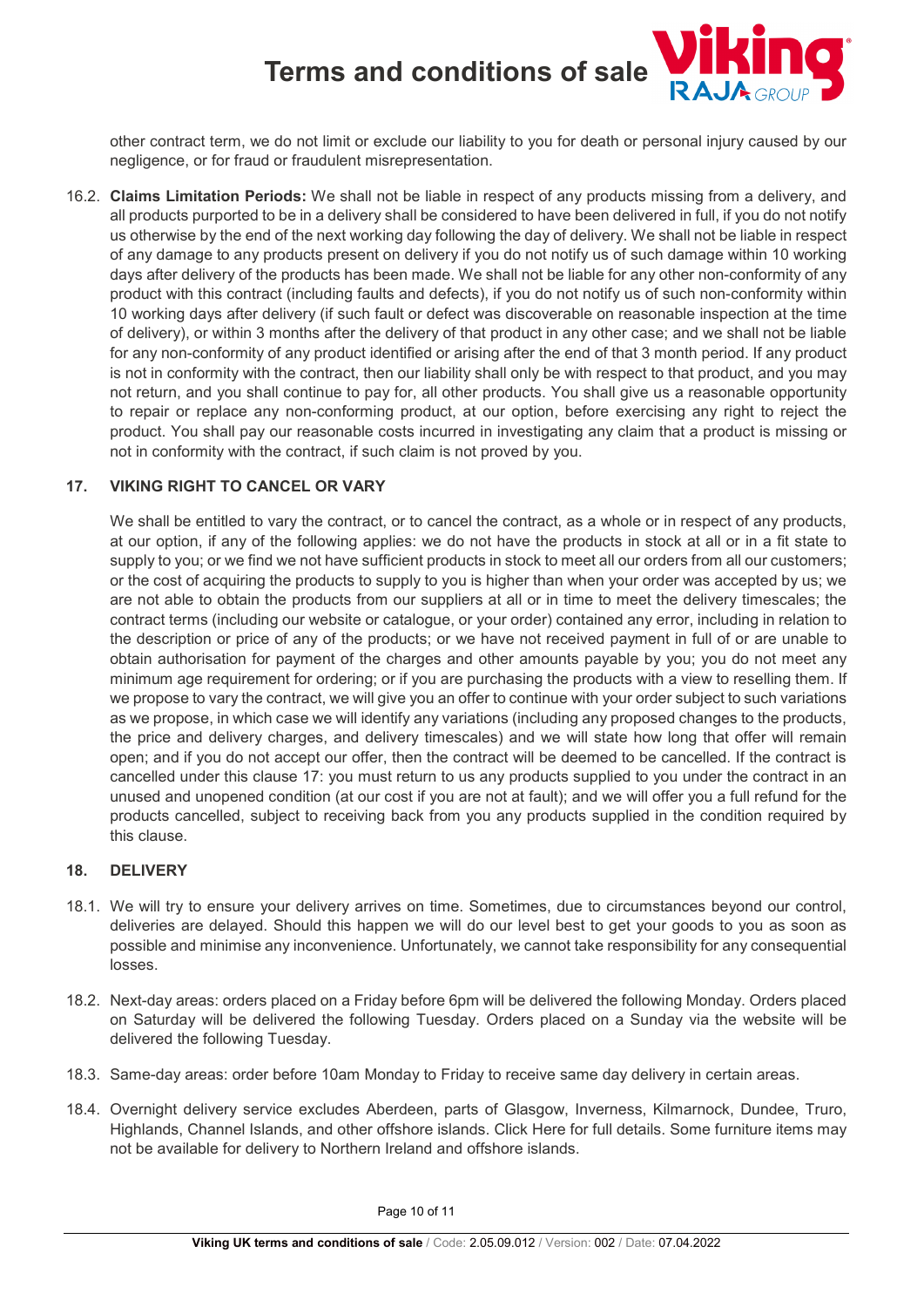

18.5. Delivery and packaging charges may apply to all or part of your order. We will not apply such charges where your items are delivered directly from our premises and where your order meets our requirements for free delivery. Such requirements include, but are not limited to, purchasing qualifying items with a minimum order value and the requirements may differ depending on where the delivery address is located within the country. Further details about the charges and the requirements are available on our website.

#### **19. PRIVACY**

To ensure you receive the best service available some calls may be monitored or recorded for training purposes. We occasionally share our customer list with other carefully selected companies outside the group for sales and marketing purposes. You will not receive marketing calls from these companies if you are registered with the TPS (Telephone Preference Service) or FPS (Fax Preference Service) unless you have given us your consent to receive them. If you want to be excluded from all third party marketing please contact Customer Service.

## **20. PRICE PROMISE**

The Viking Price Promise applies where products are exactly the same, in stock at the alternative supplier and available under a current equivalent offer. Evidence may be requested.

## **21. OFFERS**

We try to avoid any printing errors in catalogues. Should one occur, we would advise you when ordering and proceed with the correct details. Offers in this catalogue are not available to wholesalers or resellers of office supplies. We try to ensure that we have adequate stocks of all regular and promotional products. However we may at times need to substitute or withdraw promotional items. Substitutions will be of an equal or higher value. We will endeavour to advise you at the time of ordering. The prices set out in catalogues are correct at time of going to press. We will advise you of any price alterations applicable. This does not affect your other rights.

#### **22. PROTECTION PLUS FOR YOUR PIECE OF MIND**

Protection Plus offers you the benefit of added security and peace of mind on all your office supplies purchased from Viking Direct. It provides you with a no quibble 12 months returns policy. No lengthy claims procedure or hassle. If you wish to return a product for whatever reason, call Customer Service and your replacement item will be sent to you when we have all information we request. It is as simple and straightforward as that. To take advantage of Protection PLUS a small optional charge will be automatically applied to your order. If you require further information about this benefit, please contact Customer Service and a member of the Viking team will be happy to help you.

#### **23. PROFESSIONAL FURNITURE INSTALLATION**

Free delivery, uncrating and assembly on selected desking ranges. All furniture ranges that show the Pro-fit logo will usually be delivered and assembled within 5 to 10 working days of purchase, UK mainland only. Northern Ireland and Scottish Highlands will usually be delivered and assembled within 10-15 working days. Please note certain ranges of furniture are not available in Northern Ireland. Postal code exclusions can be obtained from Customer Service. Delivery and installation excludes offshore and Channel Islands.

#### **24. FORCE MAJEURE**

We shall not be liable to you for non-performance or late performance of the contract due to any matter beyond our reasonable control, including (without limitation) war, threat of war, terrorism, riot, civil commotion, public demonstration, blockade, or sabotage, the act of any government, government authority or legislature, industrial action (including our own employees), lightning, fire, explosion, storm, flood, earthquake, accumulation of snow or ice, or drought, shortages (including of fuel, utilities, and raw materials), vandalism, theft and other criminal action, interruption or failure of utilities, or anything of a similar nature

Page 11 of 12